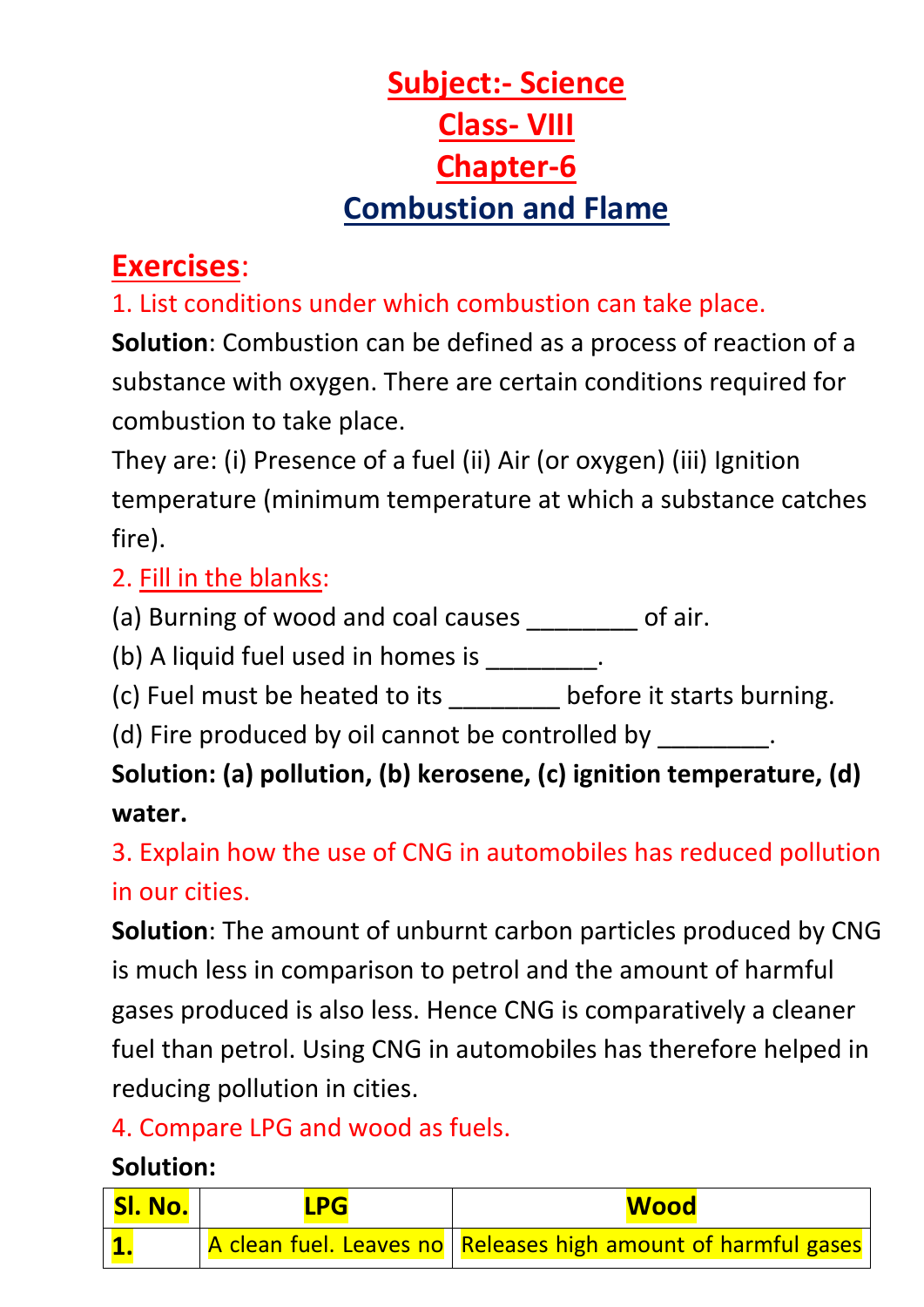|                | residue and produces which can cause respiratory diseases.     |
|----------------|----------------------------------------------------------------|
|                | very less amount of Also it is obtained from trees thus        |
| harmful gases. | leading to deforestation                                       |
|                | Calorific value of LPG is   Calorific value of wood is between |
| 55,000 kJ/kg   | 17,000 - 20,000 kJ/kg.                                         |

5. Give reasons.

(a) Water is not used to control fires involving electrical equipment.

(b) LPG is a better domestic fuel than wood.

(c) Paper by itself catches fire easily whereas a piece of paper wrapped around an aluminum pipe does not.

**Solution**: (a) Water is a good conductor of electricity. If it is used for controlling a fire involving electrical equipment, then the person dousing the fire might get an electric shock. Also, water can damage the electrical equipment.

(b) LPG is a better domestic fuel because being a gaseous fuel it does not produce smoke and there are negligible unburnt carbon particles, which can cause respiratory problems.

(c) A piece of paper wrapped around aluminium pipe does not catch fire easily. This is because aluminium, being a metal, is a good conductor of heat. Therefore, heat is transferred from the paper to the metal and eventually paper does not attain its ignition temperature.

6. Make a labeled diagram of a candle flame.

### **Solution:**

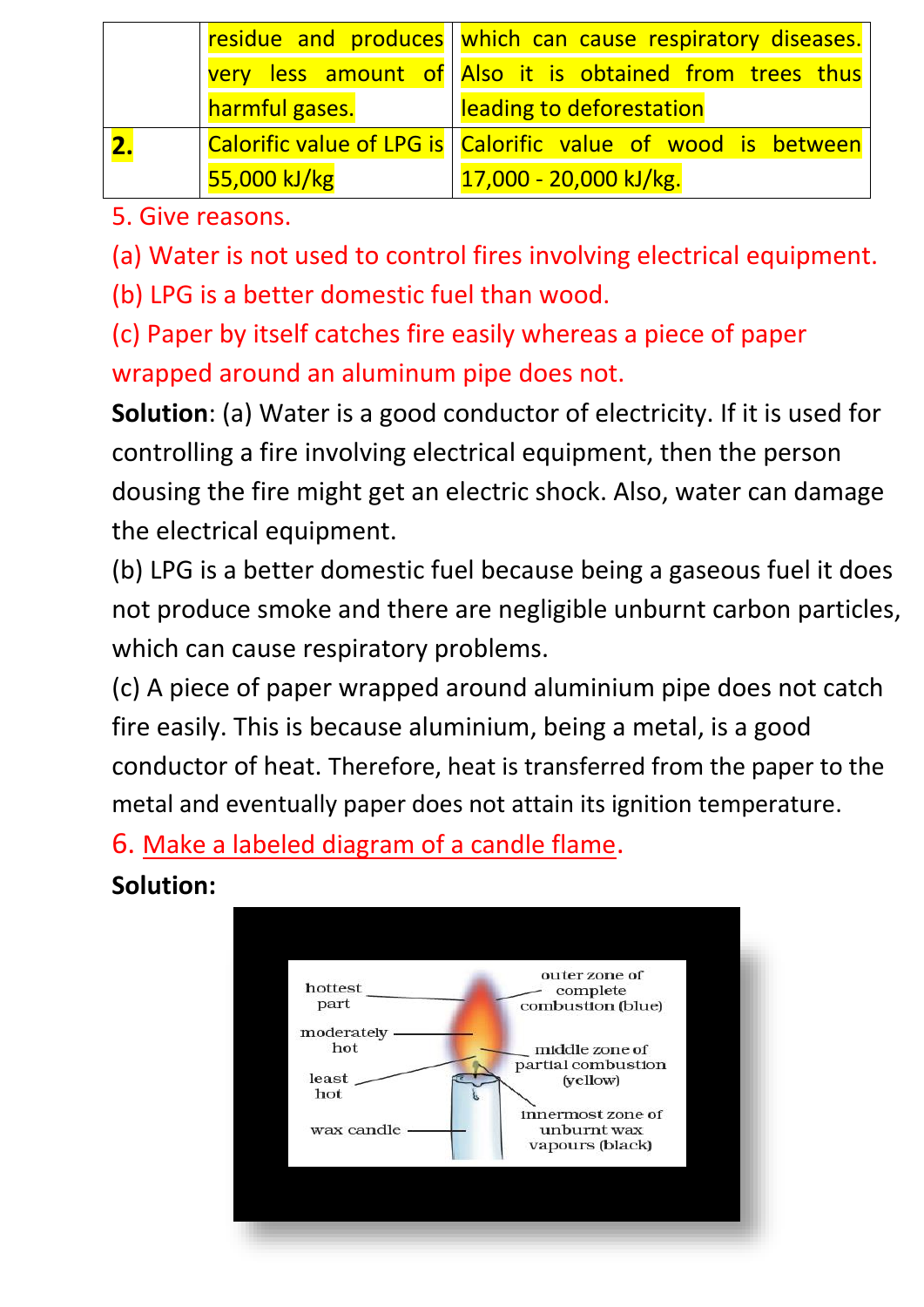$\triangleright$  The least hot part in a flame is in its innermost zone.

- $\triangleright$  The moderate hot part in a flame is in its middle zone.
- $\triangleright$  The highest or the hottest part in a flame is in its outer zone.

7. The unit of calorific value of a fuel is expressed in

**Solution**: The calorific value of a fuel is expressed in kilojoules per kilogram (kJ/kg).

8. Explain how CO2 is able to control fires.

**Solution**: CO2 is a non-combustible gas and it is also a non-supporter of combustion. It extinguishes fire in two ways: (i) Since it is heavier than oxygen, it covers the fire like a blanket and cuts off the contact between oxygen and fuel. (ii) In cylinders, CO2 is kept in the liquid form under pressure. When released, it expands enormously and cools down. This brings down the temperature of the fuel, which helps in controlling the fire.

9. It is difficult to burn a heap of green leaves but dry leaves catch fire easily. Explain.

**Solution**: Green leaves have a lot of moisture in them. This moisture does not allow them to catch fire easily. However, dry leaves have no moisture in them. Therefore, they catch fire easily.

10. Which zone of a flame does a goldsmith use for melting gold and silver and why?

**Solution:** Goldsmiths use the outermost part/zone of the flame to melt gold and silver. This is because the outermost zone of the flame undergoes complete combustion and is the hottest part of the flame.

11. In an experiment 4.5 kg of a fuel was completely burnt. The heat produced was measured to be 180,000 kJ. Calculate the calorific value of the fuel.

**Solution**: The calorific value of fuel is the amount of heat produced by the complete combustion of 1 kg of fuel, Now, Heat produced by 4.5 kg of fuel =  $180000 k$ 

Therefore, heat produced by 1 kg of fuel

180000/  $4.5 \times 1$  kj /kg = 40,000 KJ / kg